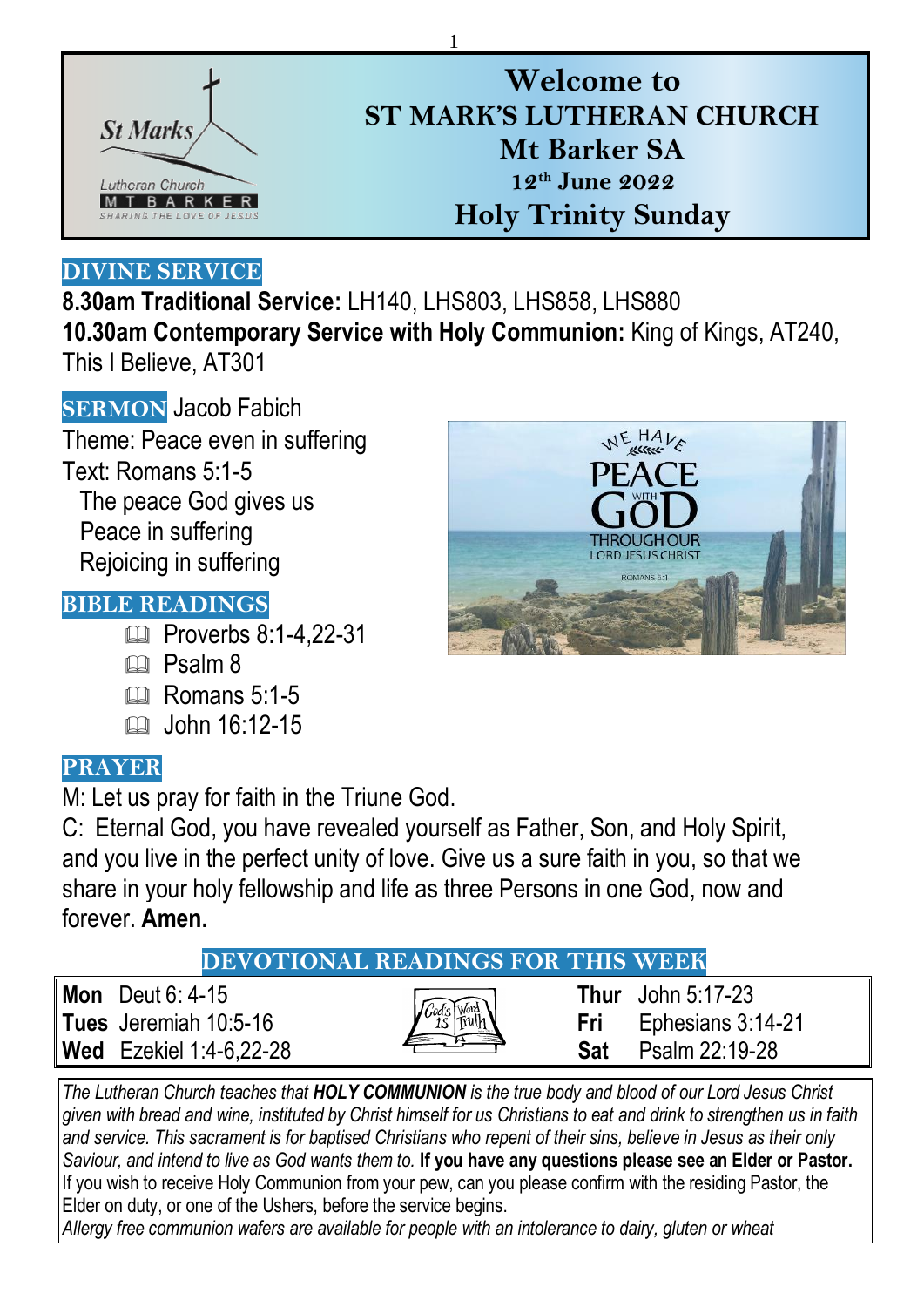#### **PRAYER POINTS**

Jacob Fabich, and all staff and students at Australian Lutheran College Queen Elizabeth II, following her Platinum Jubilee celebrations Ukraine, Russia and all people and countries at war All undergoing surgery or treatment All suffering the effects of COVID-19

## **GENERAL PRAYER POINTS**

- **St Mark's School:** Kendall Pfeiffer, Leah Sanders, Debbie Schultz
- **People in Civil Authority:** Premier Peter Malinauskas
- **Our Lutheran Leaders:** LCA/NZ Secretary Dr Nigel Long
- **Our Lutheran Zone:** St Michael's, Hahndorf
- **Our Local Churches:** Mt Barker Baptist Church

## **THIS WEEK'S BIRTHDAYS**

29th  *14th June ~ Andre Kleinig, Charmaine Milburn th June ~ Sharon Steven, Rebekah Wright th June ~ Steve Paech th June ~ Sue Kupke th June ~ Rex Davis, Ryan Schwarz If you would like a special birthday or anniversary acknowledged in the bulletin, contact the office the week prior*

### **FIELD EDUCATION**

This Sunday June 12<sup>th</sup> our field education student Jacob Fabich will be preaching at both services with Pastor Ben leading the liturgy. We welcome Jacob and look forward to hearing his first sermon to us. Jacob is in his fourth year of pastoral ministry studies at Australian Lutheran College.

## **SPRAU'S PRESENTATION and SHARED LUNCH** June 19th

Next Sunday we look forward to hearing from Patrick & Anke Sprau, about their recent service in Papua New Guinea. Patrick & Anke served as medical officers with Wycliffe Bible Translators in Ukarumpa during 2020 & 2021, and our congregation was one of a number who supported them during this time. Patrick & Anke will give a brief snapshot of their time overseas at both 8:30am and 10:30am services. This will be followed by a shared lunch at midday to which everyone is invited. Please bring a savoury dish to share. Tea, coffee and dessert will be provided. From 12:45-1:30pm Patrick & Anke will share more of their story, with opportunity for questions. Come along to hear about the joys and challenges of their service and the work you contributed to!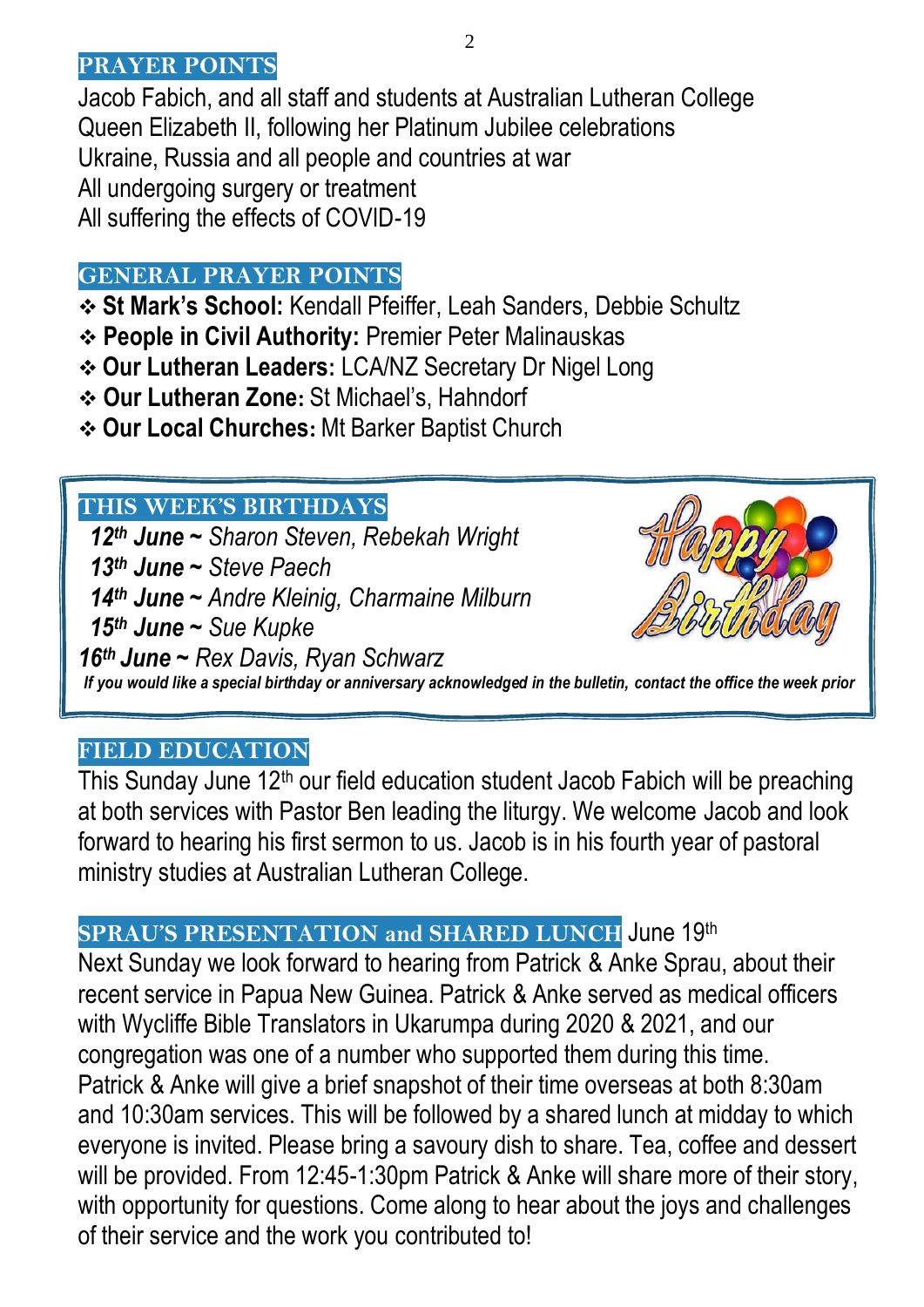### **WISICIANS AND SINGERS**



Worship Committee would love to encourage any members who feel they would like join the group which helps lead worship by singing or playing an instrument at the 10.30am service, or playing the organ at 8.30am service, to contact Sharon Heyne by June 26<sup>th</sup>

#### **[DEFIBRI](https://freepngimg.com/png/24594-singing-hd)LLATOR INSTRUCTIONS**

The defibrillator recently installed at the rear carpark entrance is designed for use by anyone and gives verbal instructions for correct usage. If you are interested in what [this loo](https://creativecommons.org/licenses/by-nc/3.0/)ks and sounds like, a video showing the use of the defibrillator can [be acces](https://creativecommons.org/licenses/by-nc/3.0/)sed here:<https://www.youtube.com/watch?v=Y0GtFIKCRkI>

## **HUNGRY NO MORE** 26th June

Hungry No More is a Sunday evening meal programme organised by the local Uniting Church, we will be assisting them and our local community by providing an evening meal on



the 26th June. We will serve soup, savoury slice and apple crumble. Please see the notice in the Link where you can indicate what you can cook, donate, or assist with. Please contact me if you have questions. Rosalie 0401 640 413. *EGGS are available from Pastor Buck (0403 484 194) if needed for providing food.*

## COOK FOR UKRAINE 25<sup>th</sup> & 26<sup>th</sup> June



St Mark's #Cook for Ukraine fundraising dinner will take the format of a "Guess who's coming to Dinner" event where you can choose to be either host or guest, and guests will be randomly assigned a dinner to attend. We ask that you donate the amount you

would have paid to go out to dinner to UNICEF Ukraine appeal. Fliers with more details available in the Link, please return the reply slip to Jenny Curtis. Please note: dates incorrect on flyer, choose either Saturday 25<sup>th</sup> or Sunday 26<sup>th</sup>

## **MANDM'<sup>S</sup> SOURDOUGH** 21st June

Come join us for a sourdough class at our next meeting beginning at 6.30pm with a warming bowl of soup and sourdough. Our demonstrator will teach us about sourdough making and it should be a fun learning night.



All women are welcome. The cost will be \$15, flyers and sign-up sheet are in the Link, numbers are needed for catering and the class. RSVP 19th June, contact Jane Hill for more information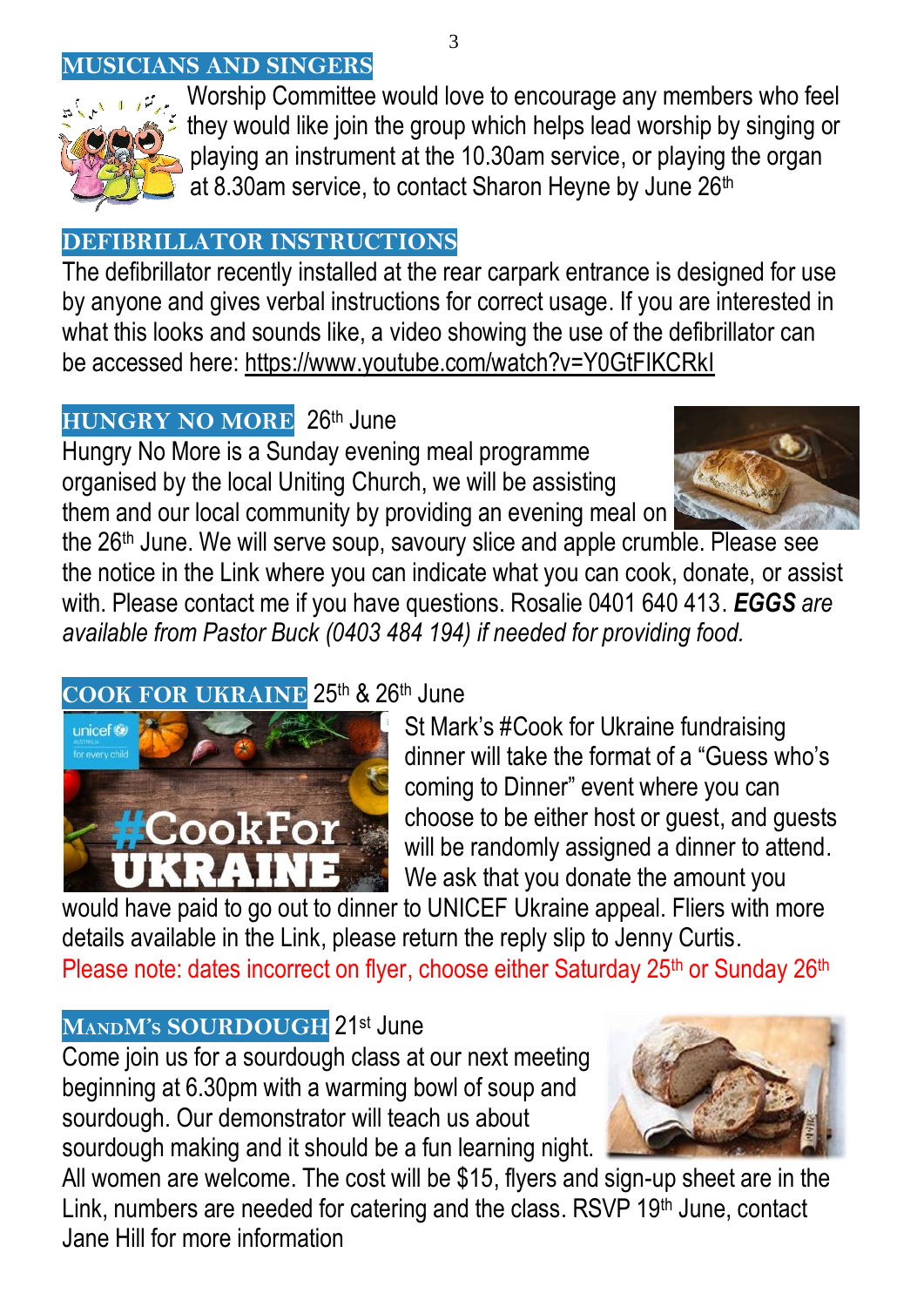## **NEXT JAFFA EVENT** June 26th

We are excited to welcome children in Years 4 – 6 to our next JAFFA event for 2022! Join us on Sunday June  $26<sup>th</sup>$ , 1:30 – 3:30pm in St Mark's School Library for **Kahoot Quiz!** Contact



#### **LUTHERAN MEN of AUSTRALIA**



 $M$  Copies of the latest newsletter of this group are available by the noticeboard in the Link. This includes details for their SA Convention to be held on June 25<sup>th</sup> at Woodside Lutheran Church. A great opportunity to worship God and witness firsthand how the Lord moves through the

Men's Fellowship. Registration is \$20 which will include a very yummy lunch. If you are planning on coming please let John Kramer know on 0407 611 938 or 8389 9006 so we can make sure we have enough food!

#### **OPEN DOOR BOOKSHOP**

Books for sale are now displayed in a double glass cabinet near the table that holds the Sunday bulletins. Free items are in a single glass cabinet near the office window/hall entry. A big thank-you to Jane Hill for organising the cabinets, and to Colin Schultz for transporting and assembling the new double cabinet. David Buck

## **MEMBERS DIRECTORY**

A new Directory will be printed soon. Have any of your household's details changed in the past 12 months? If you have cancelled your landline please ensure that you have given us your mobile numbers. Please check your details in a previous Directory and contact the office with any changes.

#### **ADDRESS CHANGE**

Hilary Moore is moving into Southern Cross Oakfield Rise Aged Care, 19 Hawthorn Rd, Mount Barker. Her mobile number remains unchanged: 0429 678 851

## **FRIENDS of LUTHERAN ARCHIVES** 23rd June

Researching Native Title: What is the role of researchers (historians, anthropologists, linguists) in Native Title hearings, and what are they looking for when they come to Lutheran Archives? Three experts who have investigated different regions explain what kind of evidence they find in Lutheran mission records to present to the Court. 7.30 pm at Immanuel LC,139 Archer Street, North Adelaide. \$4.00 donation, supper provided, all welcome.

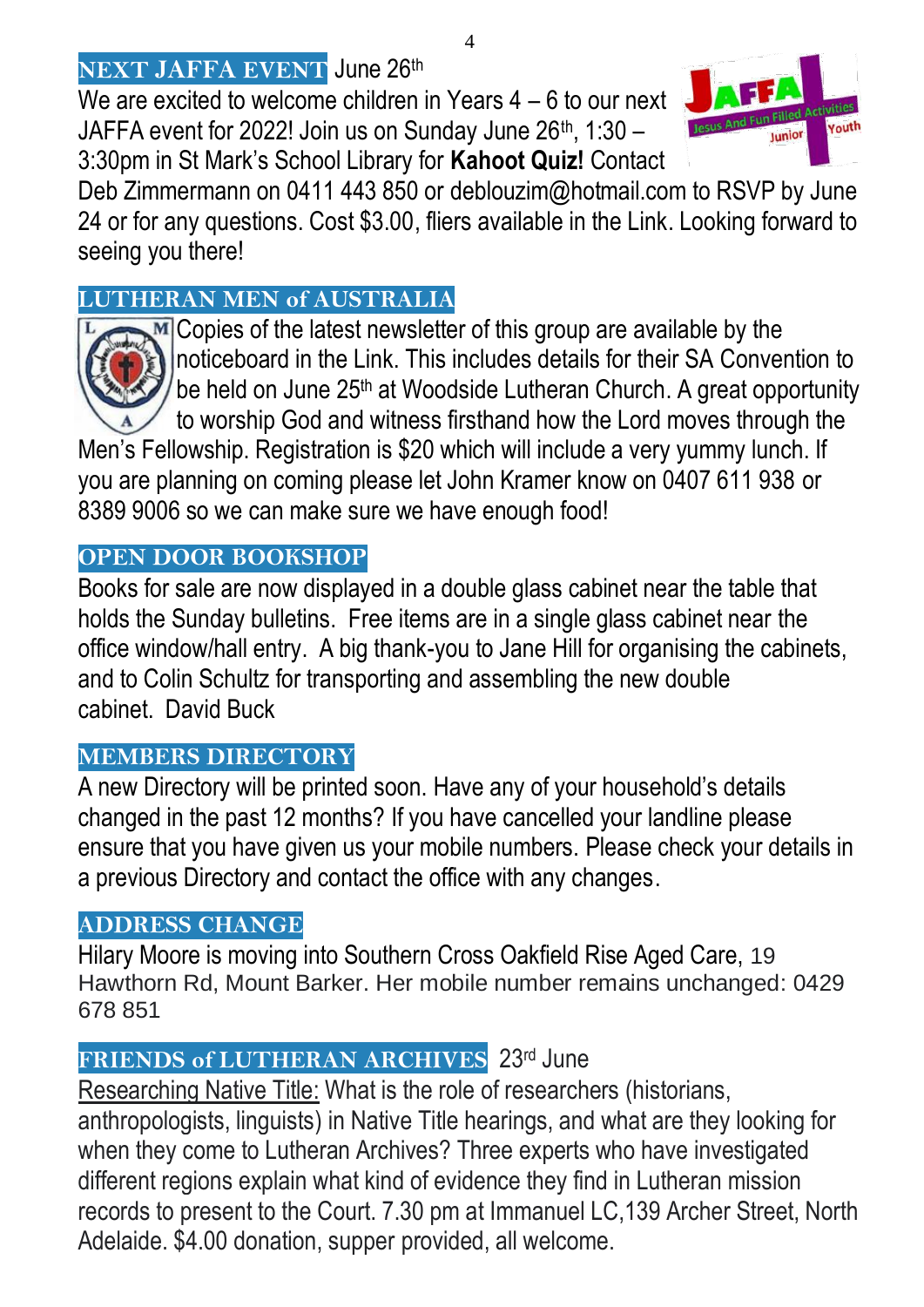### **PASTORAL CARE SEMINAR 28th June Pastoral Care In Action, "Caring, Support and Boundaries" seminar.**



This is a seminar of effective pastoral care, being held by LifeWell Hills at The Mt Barker Church of Christ, on Tuesday 28th June 2022 at 7:30pm. LifeWell Hills is running this seminar for all people who conduct or offer Pastoral Care. This seminar will cover the following topics:

- How to go deeper by using a person-centred questioning approach.
- Maintaining confidentiality.
- Creating healthy boundaries to maintain own personal well-being
- Knowing when and how to organise other support, when needed.
- The role of LifeWell, how can LifeWell support you & the community.

More information on the noticeboard.

Bookings can be made through the following link <https://mbbdata.elvanto.com.au/event/72b2b6b7-aab0-4fa8-a76b-915f1d81c0f6>

## **PASTORAL CARE WORKERS**

Two positions are currently available at Meningie Area School and Raukkan Aboriginal School, both adjacent to the Coorong and Lake Albert.

The regular hours available in each school are 10.7 per week however, there are currently extra hours available at both sites for the remainder of 2022. Please visit<https://smg.asn.au/chaplaincy-vacancies> for Job and Person Specifications, Application Form and Information regarding Interviews and Training.

## **Adelaide Hills CLW 2022**

Christian Life Week registrations now open! **Camp Details** Date: 11-15 July 2022 Venue: Unity College, Murray Bridge 2022 fees: \$200 Early Bird; \$220 Regular; \$20 First Time Camper (thanks to the support of the LLL, contact Blueprint



Ministries [admin@blueprintministries.org.au](mailto:admin@blueprintministries.org.au) or 8267 5211 for more information). This is a great opportunity for you to bring along a friend to their first CLW camp! Registrations close 26 June. For more information or to register, head to <https://www.blueprintministries.org.au/camps/hills-clw/>

If you or your family require financial assistance to be able to attend CLW, please see Emma Graetz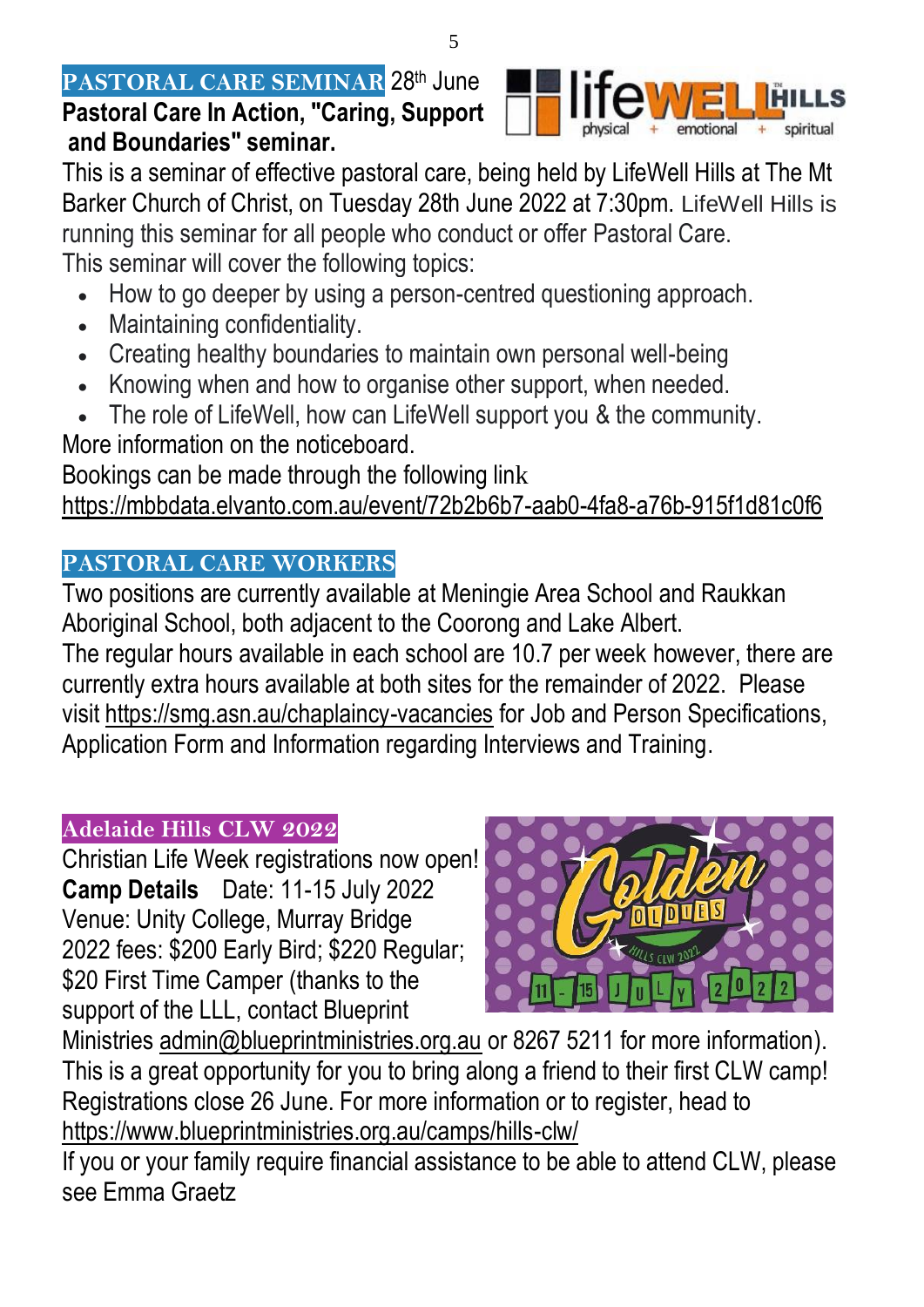In June Lutheran Care are seeking donations of: Tinned Fruit, Tinned Vegetables, Tinned Soup, Coffee, Washing powder

Due to health and safety concerns all donations must be sealed and in original packaging

# **COVID UPDATE**

Church Council continue to monitor our COVID related practices. Please continue to make use of hand sanitiser as you enter the buildings, monitor for symptoms, and stay home if you are unwell. We encourage those who would like to wear a mask to do so. We also encourage all who attend St Mark's to be considerate of others who may choose to adopt or refrain from different practices out of caution and personal circumstances.

## **CONTACT INFORMATION**

**St Mark's Church Office:** 8391 1695 **Email**: [stmarks@stmarksmtbarker.org.au](mailto:stmarks@stmarksmtbarker.org.au) **Web site:** stmarksmtbarker.org.au **Church Premises:** 35 Hampden Rd, Mt Barker **POSTAL ADDRESS:** PO Box 836, Mt Barker 5251 **Pastor:** Ben Pfeiffer **Mobile:** 0402 825 173 **Email:** [pfeiffer241@gmail.com](mailto:pfeiffer241@gmail.com)

LUTHERAN

CARE

**Office Administrator:** Janice Cecil **Email:** [janice@stmarksmtbarker.org.au](mailto:janice@stmarksmtbarker.org.au) **Worship Coordinator:** Sharon Heyne **Email:** [sharon@stmarksmtbarker.org.au](mailto:sharon@stmarksmtbarker.org.au) **Church Facility bookings:** 8391 1695 **Email:** hiring@stmarksmtbarker.org.au

### **Elders**

Ben Footner 0404 490 601 Symon Gogel 0432 989 958 Craig Kupke 0429 150 667 David Lockwood 0427 911 477 Mark Tohl 0414 723 257 Kym van de Meulengraaf 0425 256 874 **Congregation Chair** Ian Pfeiffer 0413 336 221



**St Mark's School:** 37 Hampden Rd, Mt Barker **Phone**: 8391 0444 **Email:** [contact@stmarks.sa.edu.au](mailto:contact@stmarks.sa.edu.au) **Web site:** [stmarks.sa.edu.au](http://www.stmarks.sa.edu.au/) Weekly Newsletters available from the website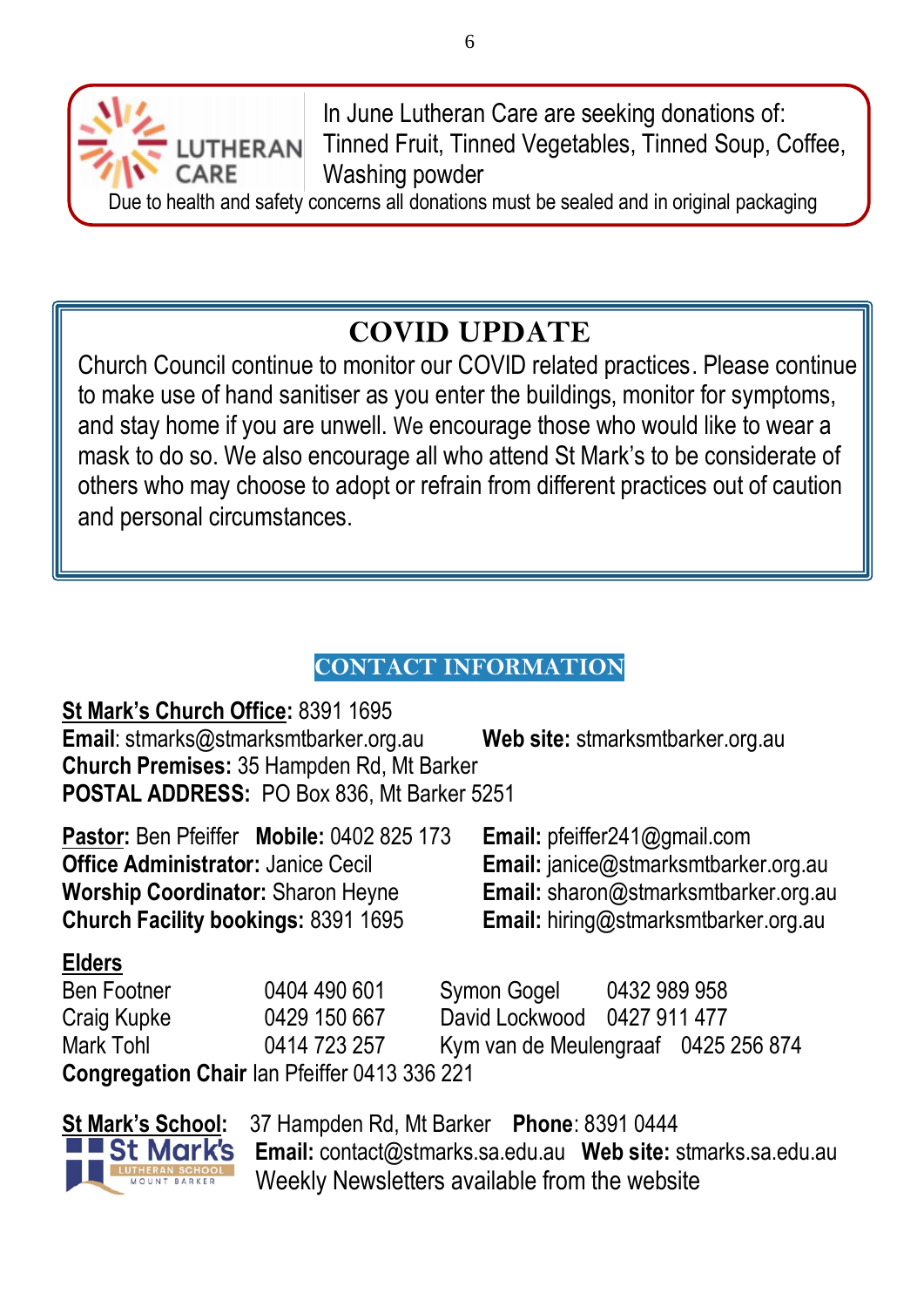| <b>ROSTERS</b>         | June 12                | June 19                | June 26                   |
|------------------------|------------------------|------------------------|---------------------------|
| <b>Sunday</b>          | <b>Trinity Sunday</b>  | <b>Pentecost 2</b>     | <b>Pentecost 3</b>        |
| <b>1st Reading</b>     | Proverbs 8:1-4,22-31   | Isaiah 65:1-9          | 1 Kings 19:15,16,19-21    |
| Ps /Canticle           | Psalm 8                | Psalm 22:19-28         | Psalm 16                  |
| 2nd Reading            | Romans 5:1-5           | Galatians 3:23-29      | Galatians 5:1,13-25       |
| Gospel                 | John 16:12-15          | Luke 8:26-39           | Luke 9:51-62              |
| 1st SERVICE            | 8.30am                 | 8.30am HC              | 8.30am                    |
| <b>Elder/Pastr Ast</b> | Symon Gogel            | Mark Tohl              | <b>Ben Footner</b>        |
| <b>Ushers</b>          | S Moore & P Andrejic   | K Brinkman & B Jackson | M Tohl & A Francis        |
| <b>Greeters</b>        | W Anderson & A Francis | J & G Hodgson          | Marsh Family              |
| Reading 1 & 2          | P Andrejic             | Mark Frost             | J & R Paech               |
| <b>Music</b>           | Lisa Grieger           | Lisa Grieger           | David Buck                |
| Sound                  | Simon Milburn          | Mark Tohl              | Garry Hodgson             |
| <b>Computer</b>        | Jenny Girdham          | Annthea Francis        | Jenny Girdham             |
| 2nd SERVICE            | 10.30am HC             | 10.30am                | 10.30am HC                |
| <b>Elder/Pastr Ast</b> | Craig Kupke            | David Lockwood         | David Kuchel              |
| <b>Ushers</b>          | K & W Przibilla        | J Hill & V McNeil      | G Foyle & J Cecil         |
| <b>Greeters</b>        | R & B Kowald           | J & I Pfeiffer         | V McNeil & K Golder       |
| Reading 1 & 2          | Holly Paech            | Ali Schulz             | Sharon Steven             |
| <b>Music</b>           | Casey Work             | Leanne Mibus           | Sue Kupke                 |
| Sound                  | <b>Steve Crowder</b>   | Dale Cavies            | <b>Steve Crowder</b>      |
| <b>Computer</b>        | Vicki McNeil           | Janice Cecil           | Kupke family              |
| <b>Clean/Flowers</b>   | A Cavies, J Page       | B Paech, M Miller      | J Paech, J Schutz         |
| <b>Vacuuming</b>       | will do vacuuming      | will do vacuuming      | will do vacuuming         |
| <b>Morning tea</b>     | C Lockwood, Erica S    | Y Menz & E Marsh       | S O'Higgins, A Shillabeer |
| <b>Visiting</b>        | G & C Lockwood         | G & C Lockwood         | G & C Lockwood            |

 $\overline{a}$ 

**WORSHIP ATTENDANCE and OFFERING INFORMATION**<br>**Attendance** Mid-week: 13 5<sup>th</sup> June: 8.30am: 60 (50) 10.30am: 70 Total:

**Mid-week: 13** 5<sup>th</sup> June: 8.30am: 60 (50) 10.30am: 70 Total: 130 **Church Giving** (Plate, REG, Redevelopment)

Plate: Mid-week: \$80 5<sup>th</sup> June: Gen \$1338.05

Required Monthly \$22,466 Total Giving for May was \$17,058

Balance owing Redevelopment loan as at 31/12/21 is \$448,331. We borrowed \$800,000. **REG (Regular Electronic Giving)** members who choose to give electronically can do so through the Lutheran Laypeople's League weekly, monthly or as you prefer.

Forms are available in the 'REG' pigeon hole or online at [www.lll.org.au.](http://www.lll.org.au/)

St Mark's details: BSB 704942 Account no. 100406459

If you wish to pay off the principal of our loan directly please use these details: Account Name: St Mark's Lutheran Church, Church Re-Development BSB 704942 Account 100909094